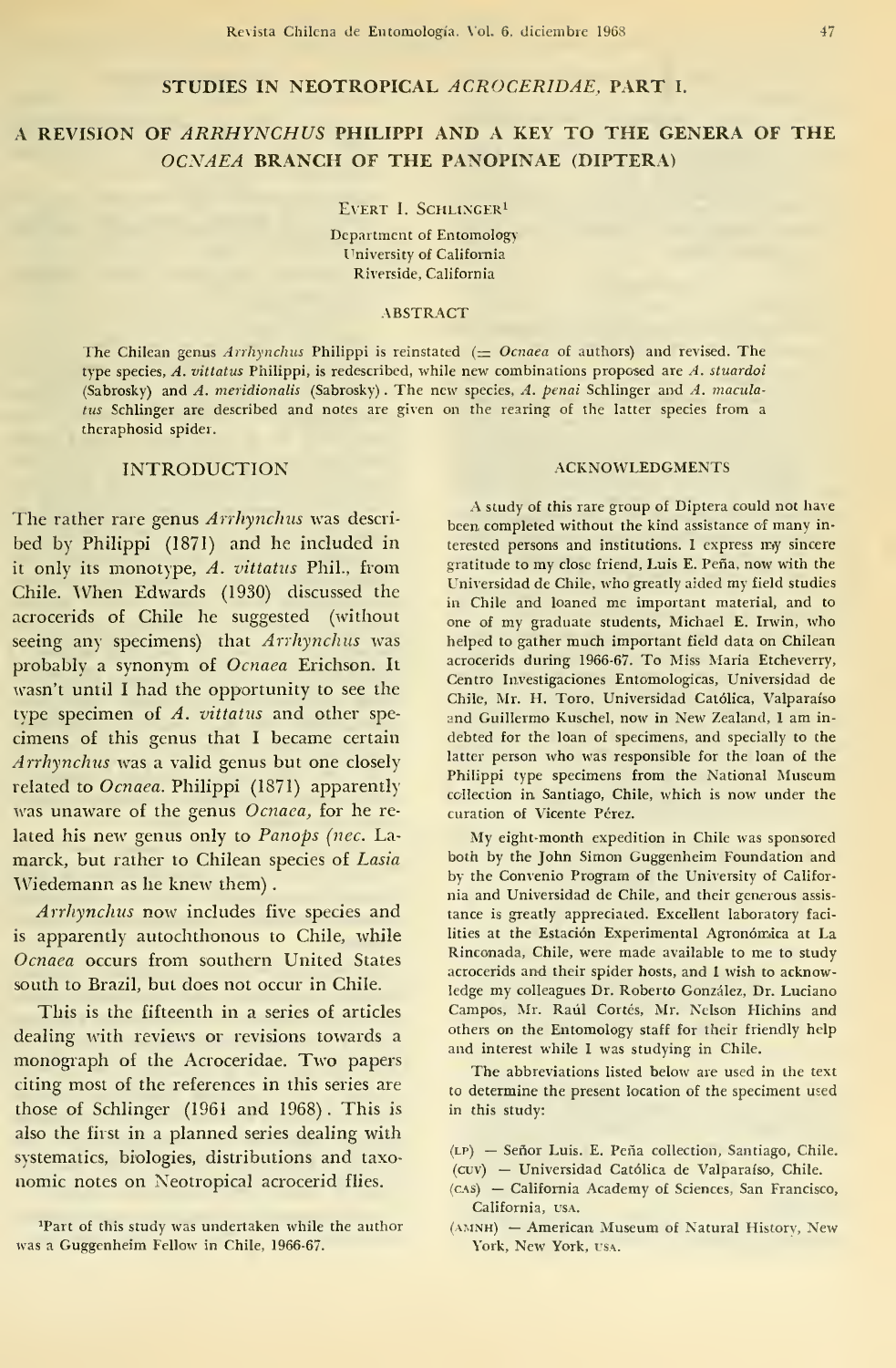- (usnm) United States National Museum, Washington, DC., USA.
- (cíe) Centro Investigaciones Entomológicas, Universidad de Chile, Santiago, Chile.
- (eea) Estación Experimental Agronómica, Universi dad de Chile, Maipú, Chile.
- (eis) Evert I. Schlinger collection, University of California, Riverside, California, usa.
- (cnhm) Museo Nacional de Historia Natural de Chile, Santiago, Chile.

### **SYSTEMATICS**

- Key to the Neotropical genera of the Ocnaea branch of the Panopinae (Acroceridae)
- 1. Eyes pilose . . . . . . . . . . . . . 2 Eyes bare (Central America) . . Appelleia Bellardi
- 2. Vein  $R<sub>4</sub>$  present, usually complete but always with at least a basal or apical stub; wing membrane bare, with some, or with many macrotrichiae and/or microtrichiae on costal, subcostal, marginal and occasio nally on submarginal posterior and other cells . 3 Vein  $R<sub>i</sub>$  absent; much of wing membrane with numerous macrotrichiae on costal, subcostal, marginal and/or submarginal, posterior, discal, basal, cubital and anal cells (Brazil and Bolivia)Exetasis Walker<sup>2</sup>
- 3. Eyes holoptic below antennae  $\cdots$   $\cdots$   $\cdots$   $\cdots$  4 Eyes at least partly and usually considerably sepa rated below antennae; antennae placed at, below or slightly above mideye height; antennae placed underneath or in front of large frontal tubercle; humeral cross vein absent. (Brazil, Ecuador, Guatemala) . . . . . . . . . Pialea Erichson<sup>3</sup>
- 4. Antennae placed high on head just in front of ocellar tubercle, or about  $\frac{3}{4}$  upon head  $\ldots$   $\ldots$   $\ldots$  5 Antennae placed at or below mideye height; basal cervical sclerite hardly visible (Chile) new genus\*
- 5. Antennae placed just in front of ocellar tubercle; eyes widely separated between antennae and ocellar tubercle: ocellar tubercle well-raised prominent lateral ocellus (California-North Carolina, south to Brazil . . . . . . . . Ocnaea Erichson Antennae somewhat lower on head with eyes more narrowly separated between antennae and ocellar tubercle; ocellar tubercle flattened or barely raised, triangular with distinct or indistinct median ocellus, but lateral ocellus is prominent (Chile) . . . . . Arrhynchus Philippi

<sup>2</sup>The genus Exetasis Walker (1852) has been considered a synonym of Ocnaea Erichson by most authors, but the significant characters given here in the key clearly indicate it should have separate taxonomic status.

<sup>3</sup>The genus Stenopialea Speiser from South África is related to Pialea, but its species have a distinct humeral crossvein.

'This new genus from Chile is being described by the author in another paper now in preparation.

### Arrynchus Philippi

- Arrhynchus Philippi, 1871: 291-292; Reed, 1888: 288; Hunter, 1901: 152; Kertes'z, 1909: 11.
- Ocnaea oí authors, nec. Erichson; Edwards, 1930: 188, Stuardo, 1946: 102, Sabrosky, 1946: 190.
- Type species: Arrhynchus vittatus Philippi, by monotypy.

Diagnosis: Medium to large flies (8 to 16 mm. long) , black or bluish-black with yellow or orange markings. Eyes pilóse, antennae much longer than head height (males) , or as long as or up to  $\frac{1}{2}$  as long as head height (females) ; ocelli present (2 or 3) median ocellus may be present and distinct or apparently absent; eyes narrowly separated between an tennal triangle and post clypeus, but distinctly separated from frons to ocellar tubercle; an tennae placed near but distinctly below vertex, separated from ocellar triangle and anterior edge of frons by distance equal to, or greater than, length of antennal segment <sup>I</sup> (see Figs. 2, 4, 8, 12, 14) ; clypeus present but small, prementum hardly visible: wing venation strong, vein R4+5 branched; trichiation of wing membrane limited to costal and subcostal cells and quite faint: legs strongs, pulvilli narrow (especially empodia), shorter than claw length.

Distribution: The five known species are recorded only from Chile, and this is good evidence to support the idea that Arrhynchus is endemic and/or autochthonous to that región.

Discussion: Arrhynchus is similar to Ocnaea, Exetasis and Pialea, and is somewhat inter medíate between Ocnaea and Pialea. It is most similar to Ocnaea with which genus it had been synonymized by Stuardo (1946) without stating why. The main differences between Arrhynchus and Ocnaea are in the placement of the antennae, the development of the ocellar tubercle and vertical areas, wing trichiation, head shape and size of occiput.

To this monotypic genus can now be added four additional species from Chile. These are: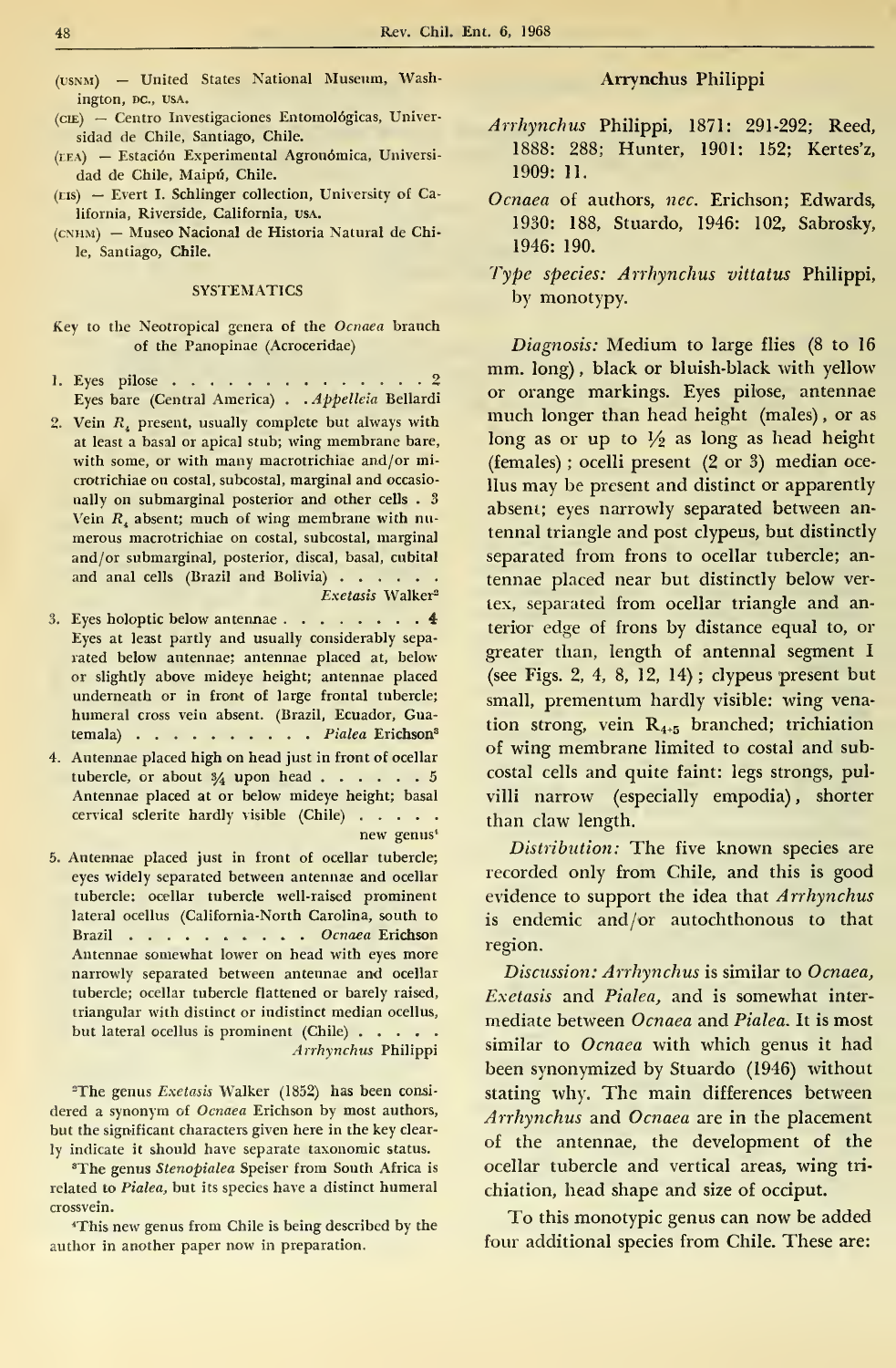Ocnaea stuardoi Sabrosky, O. meridionális Sabrosky, A. penai Schlinger, n. sp. and A. maculatus Schlinger, n. sp.

### KEY TO THE SPECIES OF ARRHYNCHUS PH1LIPPI5

| 1. Males (antenna longer than head height) 2                                      | Stg             |
|-----------------------------------------------------------------------------------|-----------------|
| Females (antenna as long or shorter than head                                     |                 |
| height) $\cdots$ $\cdots$ $\cdots$ $\cdots$ $\cdots$ $\cdots$ $\cdots$ $\cdots$ 3 | (EI)            |
| 2. Tergum metallic bluish-black with contiguous                                   | Pr              |
| yellow, lateral spots on at least segments II-III;                                |                 |
| mesonotal pile brownish or greyish-white                                          | da              |
| vittatus Philippi                                                                 | SO <sub>1</sub> |
| Tergum more dull black or black with small, dor-                                  | wi              |
| sally-interrupted orange lateral spots sometimes on                               |                 |
| segments II-v; mesonotal pile black                                               | git             |
| stuardoi (Sabrosky)                                                               | th              |
| 3. Mesonotum shiny bluish-black 4                                                 | ni              |
| Mesonotum orange penai Schlinger, n. sp.                                          | co.             |
| 4. Tergum entirely shiny bluish-black 5                                           | da              |
| Tergum with large, lateral yellow area or spots on                                |                 |
| segments II-III or II-IV 6                                                        | sp              |
| 5. Antennal segment I nearly $1/2$ as long as $III \cdot \cdot \cdot$ .           | vie             |
| meridionalis (Sabrosky)                                                           | sh              |
| Antennal segment I about $1/4$ as long as III                                     | ma              |
| stuardoi (Sabrosky)                                                               | he              |
| 6. Tergum with large lateral yellow area on segments                              | vei             |

II-IV; hair on eye reaching only to apex of antennal segment 1 . . . . . . . . vittatus Philippi Tergum with small, but distinct yellow spots on segments III-IV; hair on eyes reaching nearly to apex of antennal segment <sup>11</sup> . maculatus Schlinger, n. sp.

Arrhynchus stuardoi (Sabrosky), new combination (Figures 6, 12, 13)

Ocnaea stuardoi Sabrosky, 1946: 191-194, Figs. 1-3.

Specimens examined: (10 males, 14 females) all from Chile.

Type Specimens: & Holotype, El Canelo,  $xn-13-1932$ , C. Stuardo (CNHM); 2  $\delta$  and 1  $9$  paratopotypes; 1  $8$  ix-20-38; 1  $8$  and 1 9 , xi-38, C. Stuardo (cnhm, usnm) ; <sup>1</sup> \$ paratype, Las Condes, Jan. 1889 (?) (CNHM); 1  $\varphi$  paratype, ex-col. Omel (CNHM). 1  $\varphi$ allotype, topotypical (CNHM).

New Records: 1 & Guacayan, Santiago, xn-2-52 (lp) ; 2 9 El Canelo, xn-29-50, L. E. Peña, (LP); 1 & same, xI-26-44, Ramírez,

<sup>5</sup>Males are unknown for meridionalis, penai and maculatus.

(cas) ; <sup>1</sup> 9 , same xi-20-46, E. P. Reed, Coll. (cas) ; <sup>1</sup> 9 same, xi-29-54, L. Peña (eis) ; <sup>1</sup> <sup>9</sup> , same, x-1952 (amnh) ; 2 9 , same, 1949, E. P. Reed, coll. (cas);  $1 \text{ } 9$  same, xII-1950, L. Peña (cas); 1 º, El Manzano, Jan. 1959, G. Monsalve, (eis) ; <sup>1</sup> <sup>9</sup> , Quilpué, 1-1962, J. Verguez (cuv) ; 2 á, Quebrada de la Plata, Stgo. Prov., malaise trap, 1-12-67, M. E. Irwin (eis, eea) ; <sup>1</sup> \$ , Viña del Mar, Valparaíso Prov., x-1961, E. González (cuv).

Discussion: The females of this species are dark metallic bluish-black, but the males are somewhat less shiny and black, or sometimes with dull, orange, lateral, tergal spots on ter gites 11-v or on fewer segments and sometimes the intersegmental membranes between ster nites and tergites are also orange. This orange color of the tergum is somewhat similar to darker specimens of A. vittatus, except the spots in stuardoi are not contiguous in dorsal view. The antennae of the females are slightly shorter than the head height, while in the males the antennae are about  $\frac{1}{3}$  longer than head height (see Figs. 6 and 12) . The wing venation and trichiation pattern, are essentially the same as shown in figure  $1$  for maculatus n. sp.

The variation in the males may be normal for this species, or it may be that males of another species are involved here, such as meridionális, whose females are known likewise from the type locality of stuardoi.

Arrhynchus meridionalis (Sabrosky), new combination (Figures 4 and 5)

Ocnaea meridionális Sabrosky, 1946: 194-195, Fig. 4.

Specimens examined: (2 females).

Type Specimen: <sup>9</sup> Termas de Chillan, Chile, Feb. 2, 1935, C. Stuardo (CNHM).

New record: <sup>1</sup><sup>9</sup> , El Canelo, Santiago, Chile, Nov.-Dec. 1952, Ramírez (LP).

Distribution: This species is now known only from the 2 females cited here, hence the species still appears to be rare and restricted to Chile.

Discussion: The holotype was examined and is in perfect condition. The new speci men from El Canelo is certainly conspecific,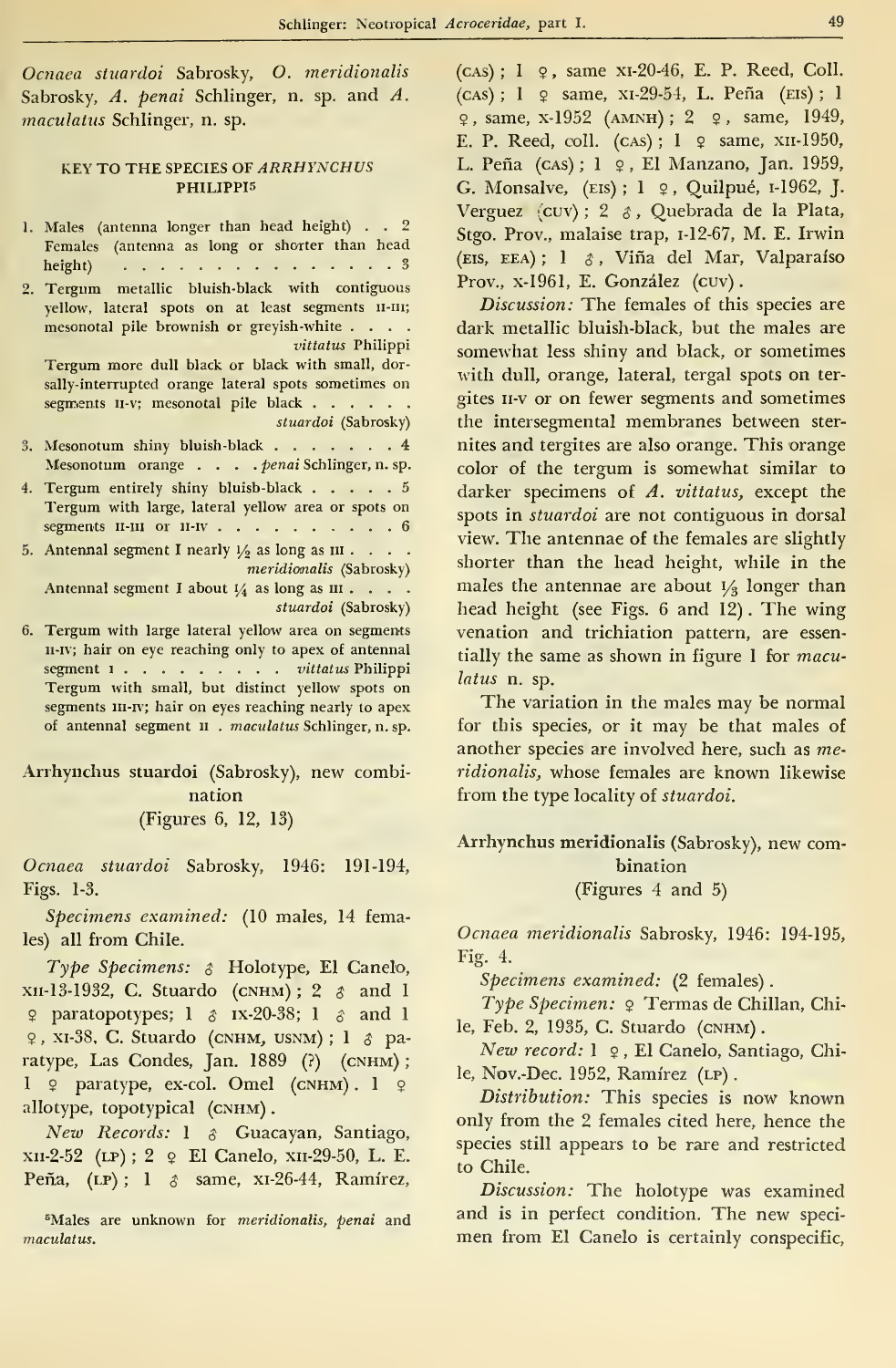# Arrhynchus species

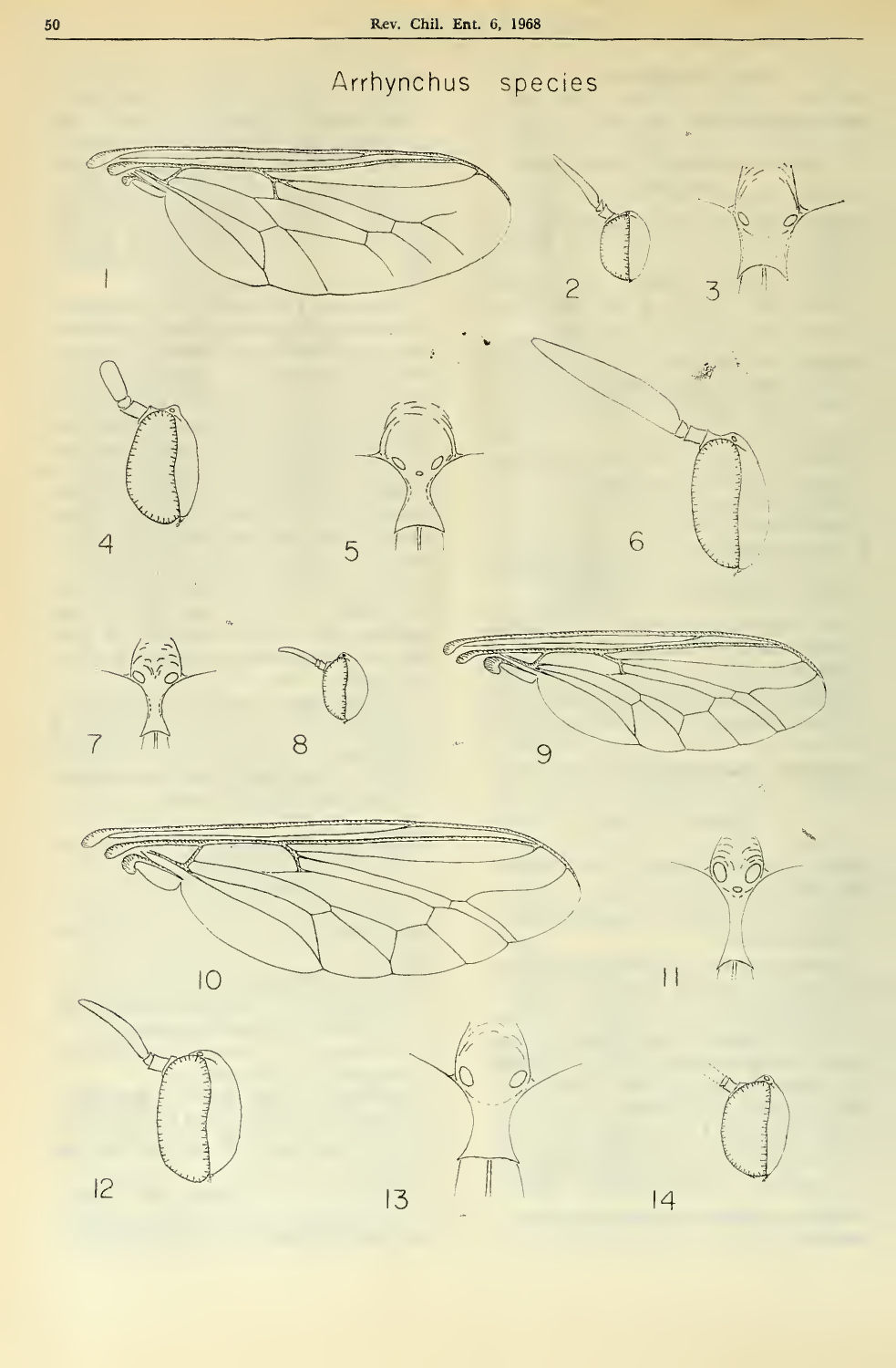but is much smaller. The squamae are slightly more infuscaled and the 2nd posterior cell is open rather than closed and petiolate as in the type.

This species is dark metallic bluish-black throughout the entire body. It is similar to A. stuardoi, but is easily distinguished by its short antennae, which are about  $1/2$  as long as in stuardoi females. The wing venation is similar to maculatus as shown in fig. 1, and the head, vertex and antennal characters are shown in Figs. 4 and 5.

## Arrhynchus penai Schlinger, new species (Figures 1, 2, 3)

Holotype Female: Length of entire specimen <sup>10</sup> mm., wing length <sup>8</sup> mm.

Coloration: Bluish-black, orange and brown. Brown are apex of antennal segment  $n$ , all o£ segment ni, indistinct spots on humerus, upper mesopleura, area anterior and basal to metathoracic spiracle, area immediately below wing base, mediobasal area of postalar callus, squamal margin, wing veins, knees, tibial spurs, anterior tarsus and parts of genitalia; orange are most of humerus, all of mesonotum, most postalar callus, anterior angle of scutellum; somewhat darker orange are three mesonotal vittae; white are pulvilli, squama and ocelli; dark brown are mid- and hind tarsi and parts of abdominal sterna; black are eyes, antennal segment 1, basal part of segment II, occiput, ocellar tubercle, clypeus and tarsal claws; halter dull dark brown, the stem base lighter brown; remainder of specimen bluish-black.

Pile: Brownish-black and dense on eyes, occiput, coxae, base of humerus, mid-mesopleural área, hipopleura and about as long

### EXPLANATION OF FIGURES

Figures 1, 2 & <sup>3</sup> Arrhynchus penai Schlinger, holo type 9; figs. 4 & 5 Arrhynchus meridionalis (Sabrosky), holotype 2; figs. 6, 12 & 13 Arrhynchus stuardoi (Sabrosky), 6 and 12 paratype  $\xi$ , 13 paratype  $\varphi$ ; figs. 7, 8 8: 9 Arrhynchus maculatus Schlinger, holotype 2 figs. 10, <sup>11</sup> & 14 Arrhynchus vittatus Philippi, holo type 2.

Figures 1, 9 & 10 wings; figs. 2, 4, 6, 8, 12 & 14 heads in lateral view; figs. 3, 5, 7, <sup>11</sup> & 13 ocellar tuber. ele and frons in dorsal view.

as length of antennal segments  $i + u$ ; that on upper humerus, mesonotum, light spots on upper mesopleura and scutellum dense and orangish-yellow, about same length as on eyes; that on abdominal terga black, somewhat shorter than on eyes; that on abdominal ster na and most of femora black, and about  $\frac{1}{2}$ as long as on eyes; that on tibiae and tarse concolorus with segments, appressed, much shorter than on femora than on squama, yellowish white, more sparse than and  $\frac{1}{2}$  as long as on scutellum; dense, microscopic, golden setae present throughout lower pleural area, occiput and anteroventral margin of abdominal ter gite i.

Head about twice as high as long (Fig. 2) ; antenna about as long as head length; segments I and II short, segment III long, as 6: 4:40; segment III nearly straight, narrow outer margin incised longitudinally throughout most of its length (except base and apex) and segment atennuates apically; entire segment asetate except setae present on outer basal área: base of antennae separated from lateral ocellus by distance equal to lengths of an tennal segments  $i + u$ ; ocellar tubercle hardly raised, lateral ocellus small but evident, median ocellus absent; frons small, hardly raised; occiput (when viewed laterally) oceupies more than 1/3 of head length at mid-line; clypeus indistinct but present as small protu berance between margins of postclypeus; pre mentum indistinct but present; eyes separated by indistinct line from antennal triangle to postclypeus, more broadly separated between frons and ocellar tubercle as in Fig. 3.

Thorax shiny; humerus with short but dis tinct posterodorsal facing angle; scutellum about twice as wide as long; legs each with one short tibial spur, short hairs covering entire basal 2/3 of tarsal claws; squama opaque, densely covered with minute hairs as well as longer pile; wing venation somewhat reduced, with  $R_{4+5}$  incomplete but branched as in fig. 1; wing membrane hyaline, faintly infuscated.

Abdomen shiny (but greasy) ; tergite <sup>i</sup> shorter than tergite *n* in midline as 10:40, tergites in-v equal in length to n.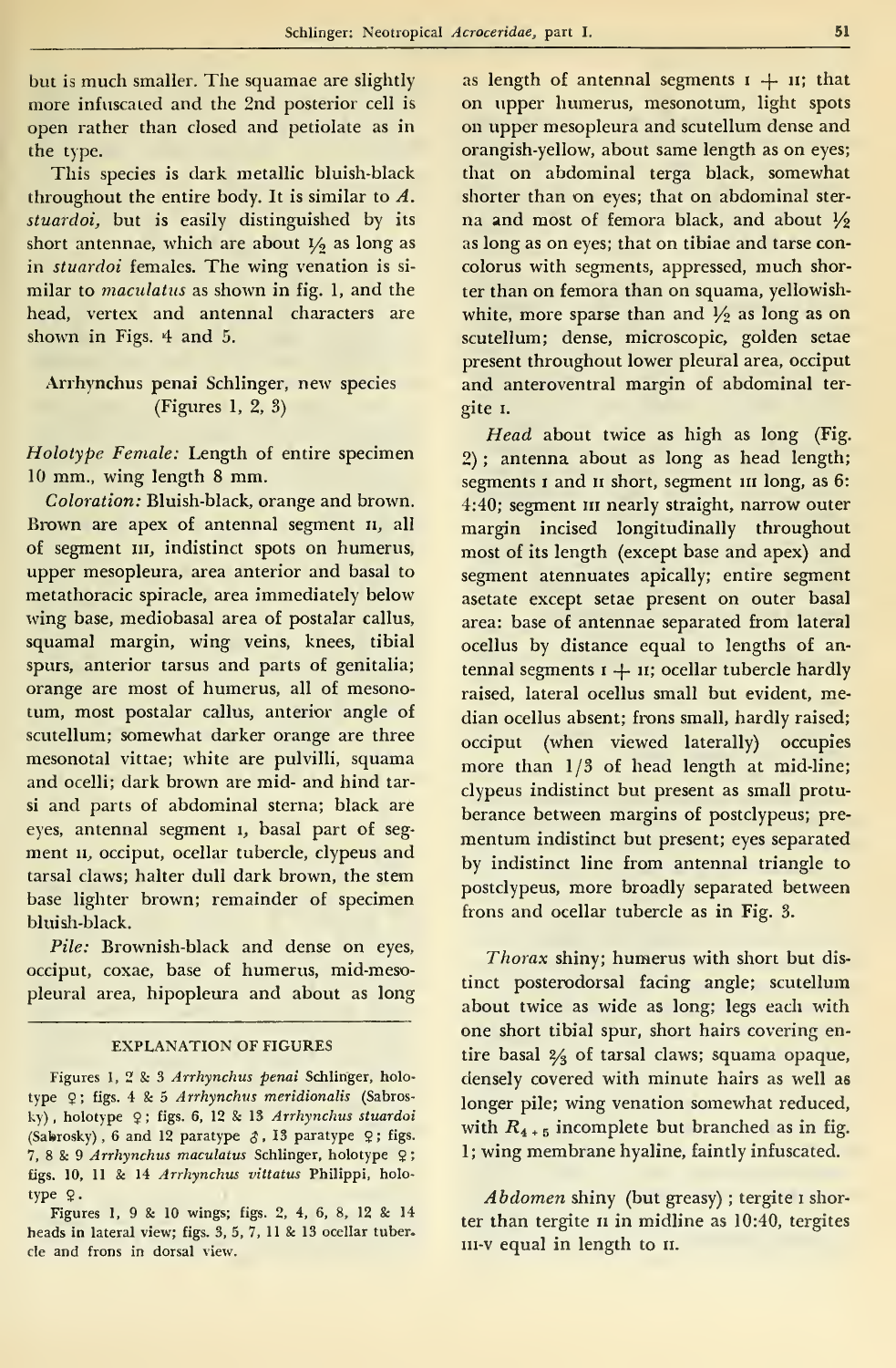Male: Unknown.

Type Material: Holotype  $\varphi$ , El Canelo, Santiago Prov., Chile, n-10-1958 (G. Monsalve), and one  $9$  paratopotype. Another  $9$  examined which is certainly conspecific, but not topotypic is from El Pufon, Curico Prov., Chile, Julio Saa J. (CIE).

Discussion: The paratopotype female differs obviously from the holotype only as follows: Antenna (one absent) somewhat more orange on segment *m*, and orange color of humerus and upper pleural area more extensive; antennal segment  $n$  without setae at outer base.

This striking orange and blue acrocerid fly is perhaps a mimic of some as yet unknown model such as a bee. The only other species of the genus with similar color (but completely different pattern) is A. vittatus.

It is with great pleasure that I name this species after my friend, Señor Luis E. Peña Guzmán, a great Chilean naturalist and an excellent collector of rare Acroceridae.

## Arrhynchus maculatus Schlinger, new species (Figures 7, 8, 9)

Holotype Female: Length of entire specimen <sup>8</sup> mm., wing length <sup>8</sup> mm.

Coloration: Metallic blue, black and orange. Black are eyes, antennae, halters and tar sal claws; orange are lateral abdominal circular spots covering posterior one-half of tergite n and nearly all of posterior margin of ter gite III; pulvilli and squama greyish-black; small brown spot anterior to ovipositor; remainder of specimen metallic blue, except most of legs with considerable black color as well.

Pile: Black and dense on eyes, legs, pleurae, humeri and few on abdominal venter about as long as length of antennal segments 1 and 11, much shorter on tibiae and tarsi; greyish-white and dense on mesonotum and scutellum, mi xed with some black on latter, somewhat lon ger than on eyes; that on scutellum longer than on mesonotum; that on abdomen white mixed with brownish-black, rather dense and about as long as on eyes except for much shorter yellowish-brownish pile on orange abdominal spots; that on squama sparse, light brown, about  $1/2$  as long as that on scutellum.

Head higher than long as 40:25, as wide as high (Fig. 8) ; antennae longer than head length as 33:25; segments 1, 11 and 111 as 6:3:24; segment in asetate, longer than wide as 24:6. with several, thin, irregular longitudinal gro oves and 6 to 8 distinct but small sensory pits on each ventral surface; base of antennae sepa rated from lateral ocellus by distance equal to length of antennal segments  $1 + 11$ ; ocellar tubercle slightly raised triangular, cleft medially; lateral ocellus distinct, median ocellus absent; frons small, raised medially; occiput (in late ral view) occupies about  $1/2$  of head length; clypeus very small but present anteriorlly bet ween margins of postclypeus; prementum pre sent but hardly visible; eyes indistinctly sepa rated from postclypeus to antennae, narrowly separated between frons and ocellar tubercle as in Fig. 7.

Thorax shiny; humerus with short, slightly pointed posterior-facing angle; scutellum more than twice as wide as long as 52:22; legs each with one short tibial spur, but foreleg with in dication of 2nd spur; short hairs covering basal  $1/2$  of tarsal claws; squama opaque, heavily infuscated, densely covered with minute hairs as well as long pile; squamal rims heavily in fuscated; wing venation as in Fig. 9; wing membrane hyaline, but evenly and well infus cated.

Abdomen: Shiny, widest at segment III. Male: Unknown.

Type Material: Holotype  $\varphi$ , Cuesta Pucalan, Valparaíso Province, Chile, ix-15-1966, E. I. Schlinger, M. E. Irwin (eea) . This spe cimen was reared from an immature thera phosid spider collected along with 15 other theraphosid spiders under rocks on the east side of the pass on September 15, 1966. These spiders were kept alive and reared in the labo ratory at the Estación Experimental Agronómica in La Rinconada, Chile, until January 2, 1967, when <sup>I</sup> first noticed the mature larva of this fly inside a vial next to the dead host spider. At that time, the larva was in the spi der's premoulting web and that is where it pupated on January 5. It emerged from its pupal skin on January 16 and died on January 22 without producing any eggs. The life stages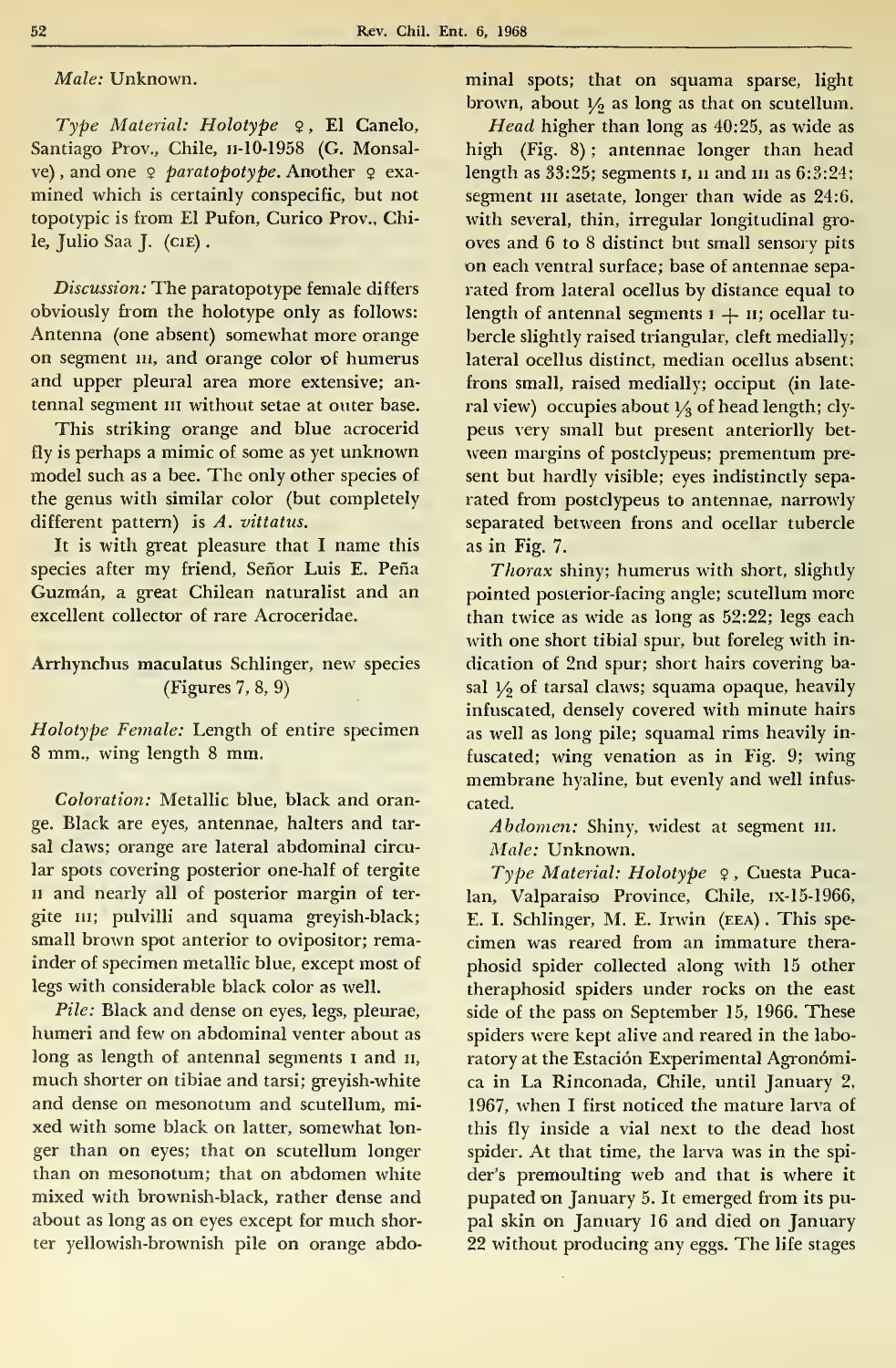of this fly will be reported in a forthcoming paper by the author. The rearing record for this particular fly was  $+ 29A$  in my field notebook.

Host spider: An immature Theraphosidae; probably Phríxotrichus rosens (Guerin) .

# Arrhynchus vittatus Philippi (Figures 10, 11, 14)

Arrhynchus vittatus Philippi, 1871: 291-292; Reed, 1888: 288; Hunter, 1901: 152; Kertes'z, 1909: 11.

Type Specimen:  $9$ , Chile. There are three labels on the type specimen. 1) a white label with what looks like "chonulagui"; 2) a blue label with "Arrhynchus vittatus Ph., p. 1536, 1870, Medina"; and 3) a red label with the word "Holotipo". Philippi (1871) stated the type was from Santa Cruz, Curico Province, Chile, but this label is not on the holotype specimen.

Discussion: This species was described by Philippi from a unique female. Since the species has not been noticed since 1871, and since it has been placed in the genus Ocnaea by Stuardo (1946), a redescription of the type  $\varphi$ and of 6 additional males is given to better clarify the position of this species.

## Redescription of the Holotype.

Female: Length of entire specimen 12 mm., wing length <sup>9</sup> mm.

Coloration: Brownish-purple, yellow, black and bluish-black; yellow are broad lateral areas of tergites 11-iv; black are eyes, ocellar tubercle, frons, occiput, antennal segment <sup>1</sup> and clypeus; brown are antennal segment 11, ocelli, squama, squamal rim, wing veins, tarsal claws (except black tips) ; bluish-black are margins of scutellum, mesonotal disc and broad median vitta reaching to anterior margin of mesonotum; pulvilli are light brown; remainder of specimen is brownish-purple except for tibiae and tarsi which are more blackish-purple.

Pile: Brownish-purple and dense on eyes, occiput, ocellar tubercle, femora, pleura, humerus, postalar callus, brownish-purple áreas of tergites iv-vi, all about as long as length of antennal segment 1, except that on ocellar tubercle, coxae, pleurae, humerus, postalar callus and abdomen somewhat longer; light brownish-white and dense on mesonotum, scutellum, squama and remainder of abdomen, somewhat longer than that on eyes, except mostly shorter along tergal margins; that on tibiae and tarsi more dense, short, almost appressed and dark blackish-purple.

Head higher than long as 20:14 (Fig. 14); antennal segment 1 longer than 11 as 5:3 (segment III absent) ; base of antennae separated from lateral ocellus by distance equal to three times length of antennal segment 1; ocellar tubercle nearly fíat, lateral ocelli distinct, median ocellus present but indistinct; frons small, hardly raised; occiput (when viewed laterally) occupies less than  $1/3$  of head length at mid-line; clypeus indistinct but present, not projecting beyond margin of postclypeus in lateral view; prementum indistinct, but present; eyes separated by indistinct line between antennal triangle and postclypeus, and narro wly separated between frons and ocellar tu bercle as in Fig. 11.

Thorax shiny; humerus with small postero dorsal angle; scutellum little, more than twice as long as wide as 25:10; each tibia with short but distinct tibial spur; short hairs cover basal  $1/3$  of tarsal claws; squama infuscated, semitransparent, without small hairs, only sparse pile; wing venation with  $R_{4+5}$  branched as in Fig. 10; wing membrane hyaline, faintly in fuscated.

Abdomen: Shiny, widest at segment III.

Male: Same as female except as follows: brownish-purple areas mostly bluish-black except sternites i-v and postalar callus; yellow áreas of abdominal tergites reach laterally from margin nearly to mid-line or reach less than  $1/2$  way to mid-line, occupying only tergite II-III or II-V; tergites I and VI always, and v usually bluish-black; wing membrane some what less infuscated, veins somewhat lighter brown; squama white, somewhat less transparent; antennal segment 11 black, segment 111 black dorsolaterally and black or brown in teroventrally; length of segments 1, II, III as 10:4:95 to 11:5:75; antennal base much closer